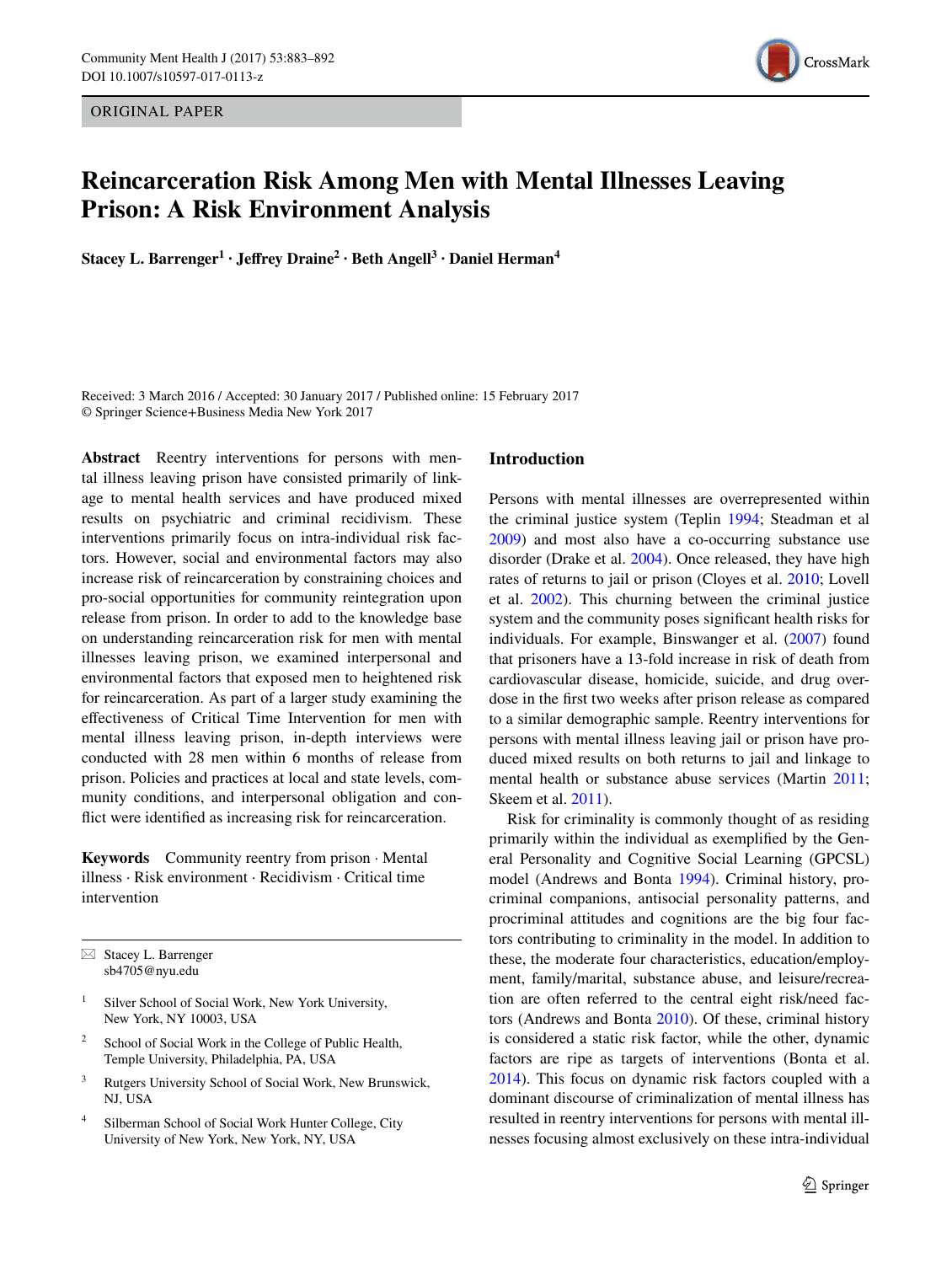factors such as criminogenic thinking or treatment noncompliance, without consideration of broader social and environmental factors that may contribute to risk of reincarceration (Epperson et al. [2014\)](#page-9-9). Consequently, intervention efforts may meet with limited success because they neglect upstream causes of recidivism, like concentrated poverty, high unemployment, widespread drug use, and other social disadvantage common to locales to which such persons typically return.

The GPCSL model also includes factors like neighborhood, age, ethnicity, family of origin, and temperament/ mental health as contributing to criminality, but these distal factors are considered minor risk factors (Bonta et al. [2014](#page-9-8)). However, distal factors are considered fundamental causes of disease (Link and Phelan [1995](#page-9-10)) and are crucial to consider when addressing health disparities. These, or other, distal factors may also be fundamental causes of reincarceration. Hartwell and colleagues ([2016\)](#page-9-11) recently found that age, being on parole, and having a drug-related crime were protective factors for recidivism, but race and criminal history increased risk, suggesting the relationship between static and dynamic and distal and proximal factors in contributing to reincarceration is complex. One way of uncovering distal causes that may be contributing to reinarceration is to examine what predisposes individuals to risky behaviors that put them at risk of reincarceration by contextualizing their environments (Link and Phelan [1995](#page-9-10)). For example, this perspective has shown that some policies preventing needle exchanges may increase syringe sharing among intravenous drug users thereby increasing the risk of HIV infection (Rhodes et al. [2005\)](#page-9-12).

Contextualizing the environmental and social context that individuals face when returning to the community from prison will highlight the circumstances that shape their exposure to certain risk or protective factors (Rhodes et al. [2005\)](#page-9-12). These factors that shape the environment may be stronger as explanatory factors in reincarceration, or at the very least, show environmental factors that influence individual level decisions that put individuals at risk of reincarceration (Denton et al. [2015\)](#page-9-13). Unlike individual factors, contextual factors like poverty or race envelop everyone in the setting, and thus are more difficult to avoid arrest through personal action.

This paper advances such an examination by adopting a risk environment framework, which categorizes political, economic, social, or physical aspects of the environment and posits that these factors may exert influences through both micro (individual, community) and macro (structures, policies) levels to shape protective or risky behavior (Rhodes and Simic [2005\)](#page-9-14). This study examined, as elements of the reentry risk environment, structures, including local, state, and national policies, and interpersonal relationships, and asked this research question: What contributes to the production of risk of reincarceration for men with mental illnesses leaving prison? Our goal was to expand understanding of the risk for reincarceration by examining the social and environmental risk or protective factors contributing to or preventing reincarceration among persons with mental illness.

## **Methods**

This qualitative study was embedded with a randomized control trial testing the effectiveness of Critical Time Intervention (CTI) for men with mental illnesses leaving prison in New Jersey and residing in Camden County (Authors). CTI is a nine-month, three-stage intervention to ease the transition from institutional settings to the community. CTI has been effective for persons with serious mental illness leaving homeless shelters and psychiatric hospitals (Herman et al. [2011;](#page-9-15) Susser et al. [1997\)](#page-9-16), but this was the first trial applied to individuals leaving prison. A convenience sample of subjects participating in the larger trial who had been recently released from prison was recruited to participate in the qualitative arm of the study. Interviews were conducted from July 2010 to April 2012 and 28 subjects participated in a total of 38 interviews, ranging from 1 to 5 interviews with each subject. Interviews asked about the transition from prison, access to treatment, sources of social and tangible support, criminal justice involvement since release, goals and future plans, and barriers to reintegrating into the community. Interviews lasted from 40 to 90 min and were conducted by the first and third author either conjointly or separately in participants' homes, social service agencies, public spaces, or anywhere participants preferred. Interviews were digitally recorded and transcribed verbatim. In addition to interviews with subjects, six CTI staff participated in interviews, researchers accompanied subjects and case managers in daily tasks, and researchers attended team meetings.

Edited, transcribed interviews were entered into Hyper-Research (Researchware Inc. [2009\)](#page-9-17), used for coding and organizing the data analysis and were coded using constructivist grounded theory methods (Charmaz [2006](#page-9-18)). Open coding using substantial, in vivo, and theoretical codes was conducted on the first ten interviews (Oktay [2012](#page-9-19)). Theoretically derived codes were drawn from the risk environment literature. This initial round of coding led to the development of axial codes, which were then used to code larger chunks of data in the remaining 28 interviews. During this process we also engaged in both open and focused coding with the rest of the interviews, continuing to engage in constant comparative analysis in order to identify potential new codes and to allow comparisons across and between cases.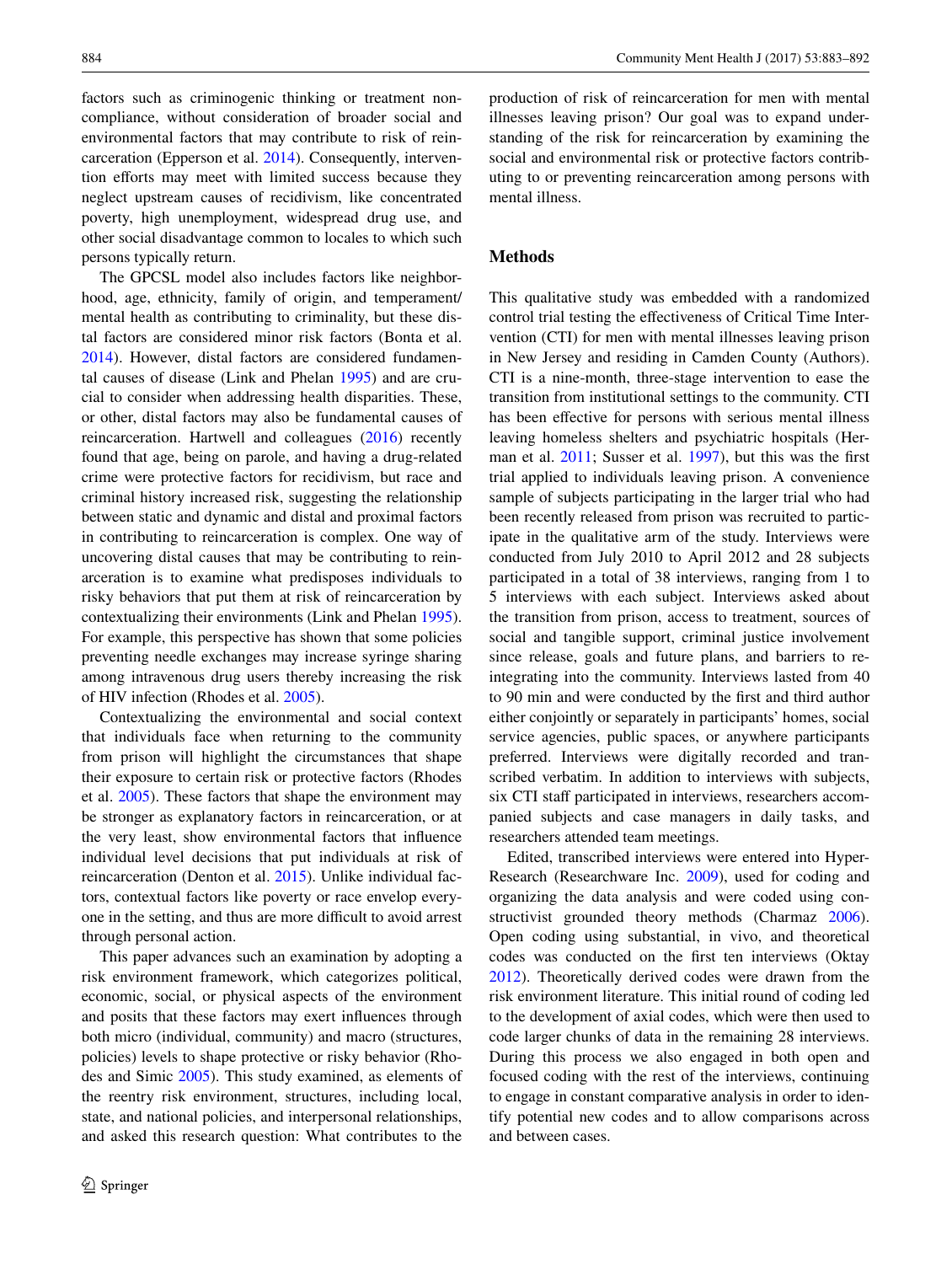We finally engaged in theoretical coding by focusing additional coding around three analytic frames of *Changing Ways, Transitioning to the Community*, and *Dealing with Reality*, which captured the chronological process of community reentry from prison. However, in finalizing substantive codes, determining relationships between categories, and making the connections between the environmental context and its influence on the process of community reentry for men, these frames were reorganized into a figure showing the production of risk for reincarceration at the individual, interpersonal, and environmental levels (see Fig. [1\)](#page-2-0). Throughout data collection and analysis, memo writing aided in developing an audit trail and in moving the analysis forward. Other strategies to maximize rigor included triangulation of data, peer debriefing, and member checking (Padgett [2008\)](#page-9-20). Participant interviews are the primary source of data for this paper as a way to understand participants' perspectives during community reentry from prison; however, data was triangulated with staff interviews and meetings, and observations. The institutional review boards at the respective organizations involved in this research approved this study. All authors certify responsibility for the manuscript and report no competing or conflicts of interest.

## **Results**

The sample consisted of 28 men with a mean age of 34.5 years (range 21–52). All had been released from prison in the past 1–6 months. Sixteen participants were

African–American, six were Hispanic, and six were Caucasian.

The initial findings showing the chronology of release from prison with mental illnesses are presented first with the analytic frames of *Changing Ways, Transitioning to the Community*, and *Dealing with Reality*. This will show both individuals' orientation upon release and their experiences in the first few months of community reentry from prison. Then a working model of the production of risk for reincarceration in this environment will be presented (see Fig. [1](#page-2-0)). This model is organized around individual, interpersonal, and environmental factors contributing to the risk of reincarceration, which shows the connections between men's initial orientation upon release from prison, their interpersonal challenges, their interactions with policies and practices comprising the risk environment, and their response to the risk environment.

#### **Changing Ways**

Most of the men leaving prison were invested in changing their ways, as their desire to stay out of prison was strong in the earliest days post-release. Men envisioned changing their ways in two major ways, by *avoiding old patterns* and *doing things differently*.

Avoiding old patterns is a commitment to eluding activities and situations that would put them on track back to jail or prison. This included criminal activity, substance use, or hanging out on the streets. Most men felt these activities should to be avoided at all costs and employed the narrative of "People, Places, and Things" common to *Alcoholics Anonymous* when talking about what they needed to avoid



<span id="page-2-0"></span>**Fig. 1** Risk for Reincarceration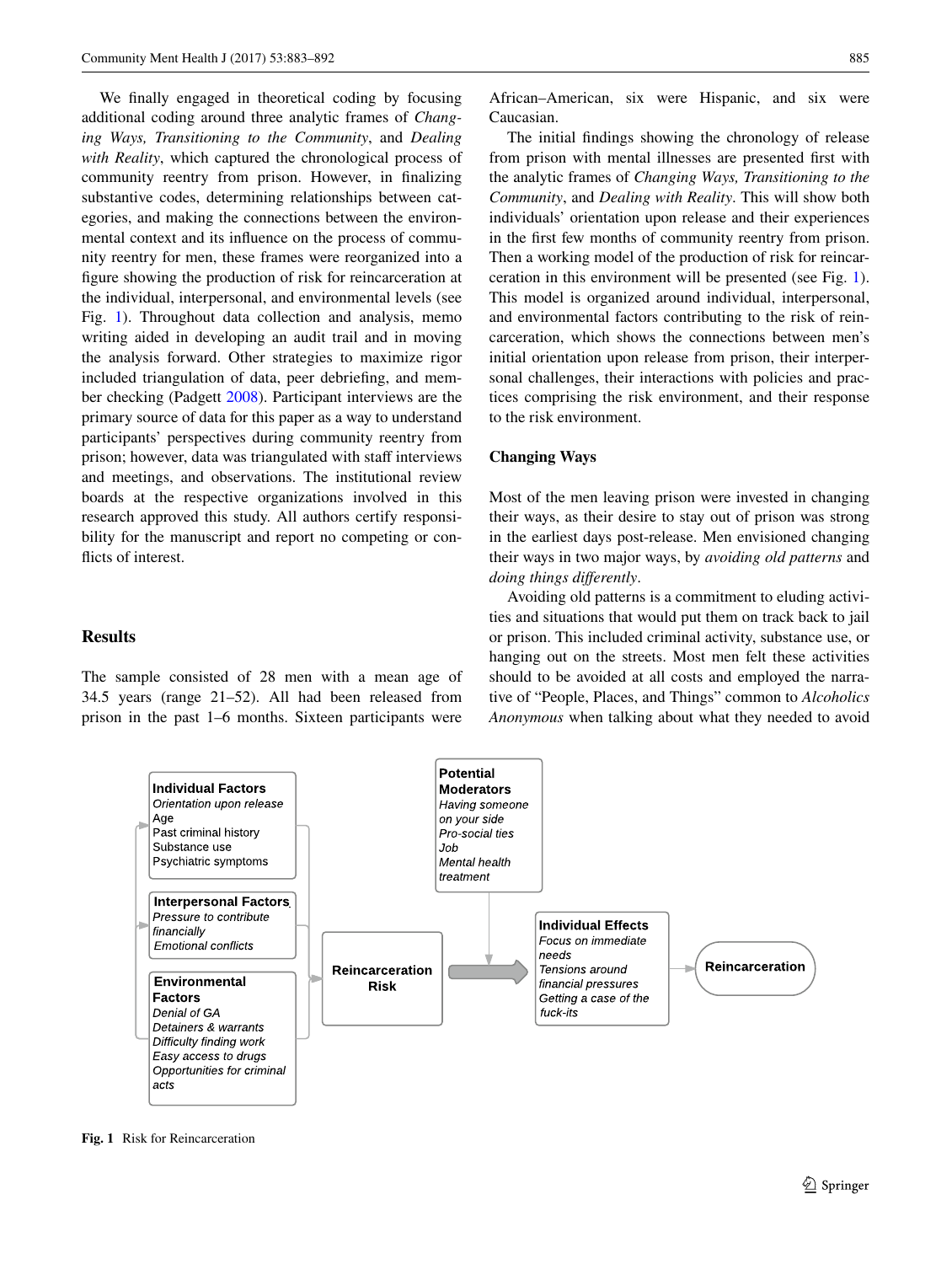to remain in the community. Tony (all names are pseudonyms) expressed this sentiment, "I go home. I go to the program...Usually it [substance use] was based on…the people, places, and things that I was around". Men took great pains to avoid old acquaintances or potential new acquaintances that could draw them back in to criminal activity or substance use, thinking that this was the only way to ensure community tenure as Andre revealed, "If you hang with a bad crowd, you know, bad things are going to happen… if you involve yourself with good people, good things are going to happen, you know?".

Committing to doing things differently encapsulated a conscious effort to do change one's ways. One man described it as, "choosing not to cheat." This sentiment also included a desire to change as a person as Jerrod stated,

"I wasn't worried about hanging on the corner anymore. I had enough of that. I made up my mind [while] being incarcerated; I'm over that. I'm tired now. This [being incarcerated] taught me a lesson. I missed my family too much and I'm ready to really be a man. This is not being a man, sitting in [prison]."

Motivation to stay out of prison was a part of this category, but more importantly it was a desire to prove themselves to parents, siblings, significant others, and children. Marlon expressed his desire to show his family that he was serious about doing things differently this time.

"I'm not gonna let myself down first of all and I ain't gonna let them [my family] down. I'm not gonna go back out there and keep my same mistakes over and over again… It's either grow up now or not. I'm choosing to grow up. I'm choosing to mature…If they [my family] are willing to help me, then I need to first of all help myself to want to change."

## **Transitioning to Community**

When individuals leave prison, they have needs in a broad range of domains, including finding a place to live, generating income, and connecting with mental health or substance use treatment. In addition, they have been in prisons located far away from family and friends, making staying connected to a support system difficult.

During the time of this study, New Jersey had strict limitations to general assistance for those with drug convictions as Darius revealed, "Yeah, we tried [applying for general assistance]…but since I have a drug charge, they won't give me no money. But they said for coupons [food stamps] I'll have to do a drug program to get my certificate saying that I passed it." Without general assistance, it was very difficult to obtain temporary medical and housing benefits, which forced men to rely on assistance from family members.

Garland explained how his efforts to secure funding was thwarted due to his past drug conviction despite having a medical condition that resulted in him having a colostomy bag,

"Well, the day I [was] released I was staying with my sister-in-law and brother and I went to welfare and they shot me down 'cause I had a drug charge...and then we kept tryin' to go back to welfare about my medical condition and all that and they still would shoot me down so I finally came here [to live with my brother permanently]."

These exclusions occurred when their needs are the greatest in the first weeks after release, making this transition from prison to the community a higher risk endeavor for men with drug convictions.

Housing resources for men leaving prison for Camden County were limited due in part to Federal housing policies, but also due to local practices. Alejandro explained how these policies worked, but also the feeling that the system was rigged against him, "I got drug charges and they don't want to put me in a Sect. 8 house...[there are] certain things you just can't get…with certain charges so it makes it harder… They make it real hard and people get frustrated". Formal housing options like homeless shelters, transitional housing, or halfway houses are few and difficult to access.

Staying at a homeless shelter was another possibility; however, here too, policies made access difficult. For instance, men had to prove their homelessness by providing a notarized letter from family saying they cannot stay with them. Also if a man was perceived as contributing to his own homelessness, for example refusing to stay a place that is not safe or where illegal activity is taking place, he was not eligible to stay at the shelter. Most who stayed at the shelter, felt it was a breeding ground for drug use and other illegal activities. Additionally, some men could not endure the shelter living conditions as Jerrod explained, "I didn't stay there [shelter] long. Oh wee…living conditions, yuck! We're talking about roaches and bugs. I came out and moved in with my mother here though. I didn't stay there long. I couldn't take it". Other men avoided the shelter altogether, opting for the streets, yet this posed a problem as stated by Reggie,

"No, never do [feel safe sleeping outside] and that's when my mental illness kicks in, when it gets dark out there and I'm laying [sic] down. I don't who's coming up or might come and try to hurt me, or whatever, so I'm always on the defense."

Against this backdrop, men attempted to find work, get connected to medical and psychiatric services, reunite with family, and become a contributing member of society.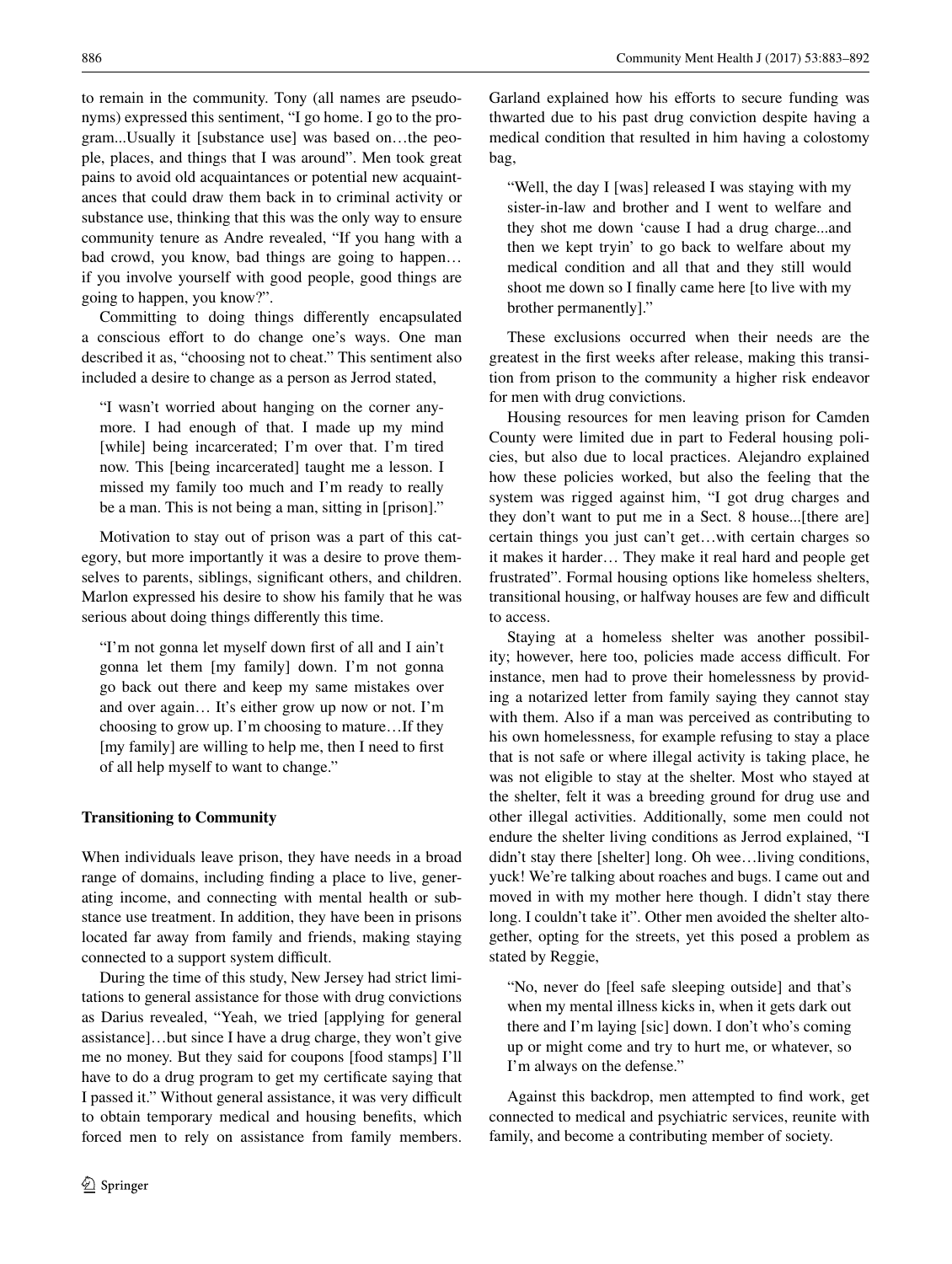Obtaining gainful employment was a major goal for most men; however, this goal proved elusive for most. This study took place during the aftermath of the great recession of 2007; unemployment was high, and screening for criminal records was the rule rather than the exception. Some men did not initially realize the impact that having a conviction would do to their hiring prospects as Garland recounted, "They [public defenders] want you to cop out to something. That's the conviction on you, that goes on your jacket and your record and anytime you look for a job, anything, you have a conviction, they don't wanna hire you". This forced Ignacio, after months of applying for jobs to no avail despite having a good work history, to take the drastic step of lying on his job applications,

"I'm going to start lying on my applications, and tell them I don't have a record...I hope I land one of the twenty percent that don't run a background check... It's a waste of time telling them you got a record. And even if I can work for two months before they find out that I get a record and fire me, oh well, at least I made two months' worth of money."

These circumstances coupled with men who lacked legitimate work history and tangible job skills contributed to making this endeavor unsuccessful for most.

Men who were successful in finding work either had significant work skills or secured a job with a recommendation. Once work was secured, two problems still persisted, maintaining employment over time and making enough money to support them or their family. Many jobs were temporary; the work was physically difficult, wages were low, and working conditions were poor as described by Marlon,

"Working for the [temporary] agency is horrible... One day you got a job and the next day you come and they don't need you. I don't do well with that...I want to work my eight hours and then go home. You work one or two days, and then they don't need you, that's not fair."

Difficulties in finding work and securing housing led many men rely on informal mechanisms such as family members, girlfriends, or acquaintances for tangible support, even when many of these households had little room or financial resources. Even with the informal tangible support, men had to rotate through several households so not to put too much financial or emotional strain on any one household. These circumstances led to a nomadic existence, making it difficult for men to secure and maintain connections to service providers and employers. Some men living with family felt pressured to contribute financially to the household especially when they previously were providers, as this Sam recounted,

"See, so that's the only bad thing about [selling] drugs is [that] the money is lucrative, but it's the outcome, losing your kids, your family for a year or two when you go to prison...And see, that's another thing, too, with the kids [being used to living a certain lifestyle], but I explained to them that no, this is going to be a tough summer [because I don't have the money to buy them the things they want]."

Those individuals having difficulty finding work reported feeling obligated to contribute to the family in some other way: doing chores, providing childcare, or performing minor household repairs. Even if money was not an issue, there were often family tensions around men's criminal histories. Ignacio explained how he had to earn his family's trust again after being incarcerated,

"No. You, kind of, got to earn people's trust back again after [being in prison] … so, they don't worry about you going out and doing something stupid, and leaving them again. So, there's, sort of...a distance in the beginning, until they realize… see that you've changed a little bit, and you're not the same person."

The return of the individual from prison could reignite longstanding tensions within the family, place extra financial burdens on a household, and subject the individual leaving prison to intense pressure to reintegrate into society. The tensions exhausted fagile family resources and stretched already meager households to their limits.

At this point in their release (3–6 months) many men discussed a daily struggle in dealing with their emotions as a result of the stress in dealing with these reentry challenges. While some men displayed psychiatric symptoms (depression, hypomania, responding to internal stimuli) during interviews, this was not commonplace. Most of the men were taking medication and felt it lessened the intensity of these feelings; however, they still experienced daily anger, anxiety, and frustration. This likely represents a limit to what medications can offer men in their situations. Their emotional needs are not only managing symptoms associated with a mental illness, but also dealing with the adjustment from a strictly controlled environment to an environment with more freedom, while also experiencing intense scrutiny and multiple obstacles to getting their lives back on track.

Experiencing feelings of stress and anger complicated men's relationships with family members, girlfriends, case managers, and other providers. Feeling anger because he could not find a job and start contributing to the household, Malik reported that his frustration and anger about his situation was directed to those closest to him,

"It's hard and now it's to the point where everything makes me aggravated. It don't aggravate me to the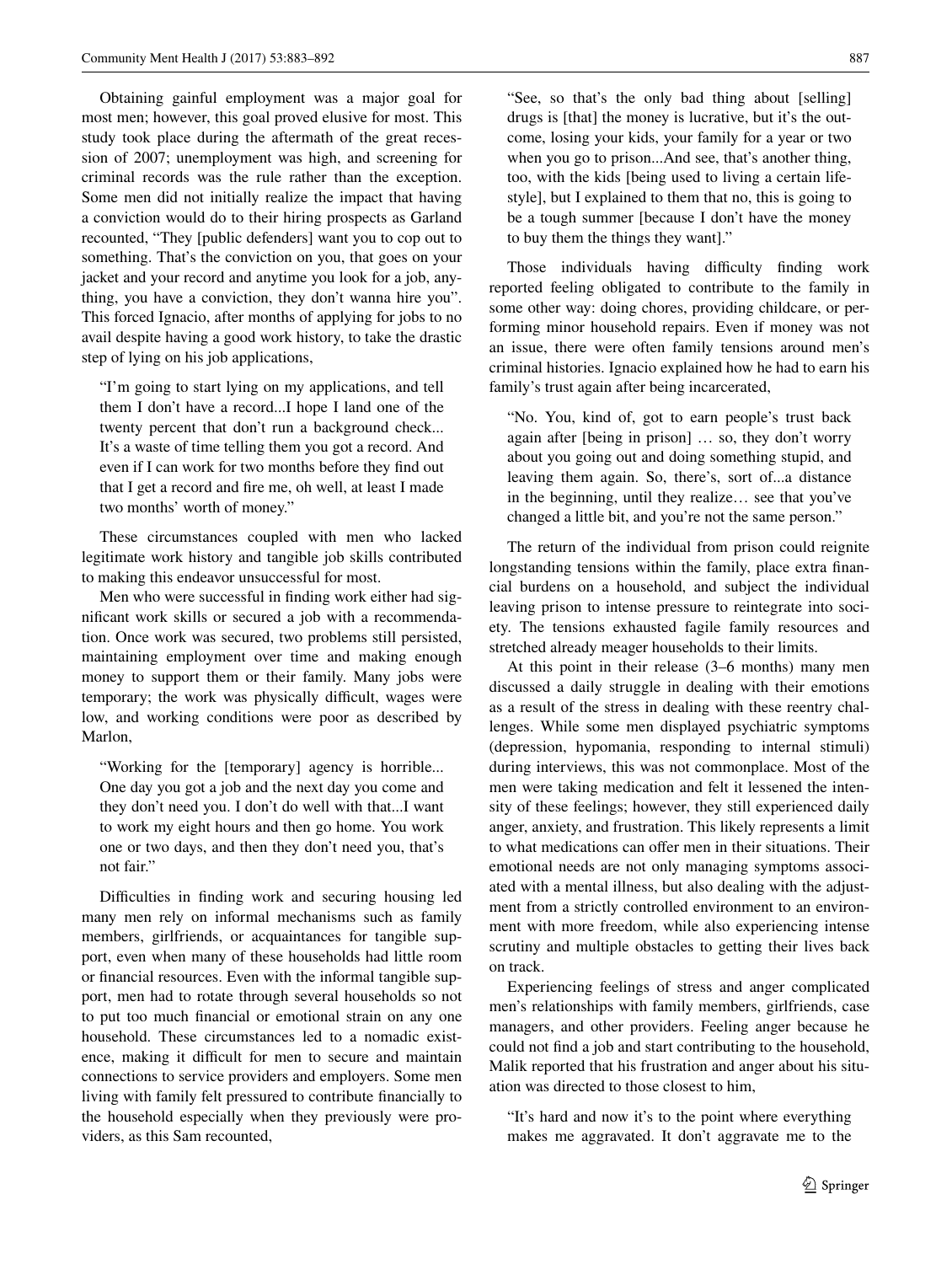point where I want to [do something]…I find little things to take out on her [his girlfriend], her mother, my sisters, my brothers…They, everybody, established as far as living arrangements and whatever… I'm trying to do it all the same way they doing it and trying to go down the same route instead of going down the wrong route and going back to the streets."

Dealing with emotions was a novel situation for many of these men who were used to dampening emotions through drug use, avoiding meaningful social relationships, or having to tamp them down while in prison. Experiencing these emotions and acting or not acting on them was another factor contributing to an uneasy transition to community living.

### **Dealing with Reality**

Several months post-release, men realized that finding and maintaining work is extremely elusive, if not impossible, reuniting with family members is fraught with difficulties, and an eroding safety net does not include them. While some were able to escape the risks associated with the urban environment by living with family members in the suburbs of Camden County, many continued to live in the city of Camden and had to negotiate its risks on a daily basis. The city of Camden was plagued with easy access to drugs and criminal activity. These conditions, coupled with high police scrutiny, made men with criminal records targets for arrest. Men would engage in multiple strategies to minimize both the temptation of drugs and criminal activity, but also employed strategies to avoid "getting caught in someone else's mess." Being in the wrong place at the wrong time was a very real fear for men who could only afford an apartment in the city or had to travel to Camden for services. These tensions were related by Ezekiel, who because of his conviction could not reside with children, thus preventing him from residing with any family members. Instead, his family pooled resources to rent him an apartment in Camden,

"Mm-hmm. I don't really stay there [at his apartment in Camden] or nothing. They sell drugs around there...You walk into the store and the cops come and raid…and I get hanged up with it. The drugs, they got hidden somewhere and all of a sudden I'm trying to explain like 'I had nothing to do with it.' So I just go to sleep over there [his apartment in Camden], go to work, and I come here [my sister's place]. Then when it's time to go to sleep I go back over there."

In addition to these concerns, men were troubled that a return to drug use would inevitably mean a return to jail or prison. Paul shared this belief, "If I never picked up drugs I never would've went to prison but once I do pick up drugs I'm going back to prison. It's inevitable...I need more money and I go right to crime". This path would happen in one of three ways: arrests for drug use or possession; committing crimes, like robbery or burglary, to support a drug habit; and being under the influence of drugs which compromises judgment leading to criminal activity.

Besides using drugs, the illegal activity that most participants discussed was selling drugs. This endeavor was particularly tempting for those having trouble meeting basic financial needs and/or trying to contribute to the family household as stated by Terrell,

But when I came home this time I started selling drugs again. I started again…I tried to go get a job too. It's not like I didn't try to go get a job first…But the only job I had wasn't taking care of me…Personal hygiene things, paying my bills, things that I need, not that I want; and I couldn't even get the things that I needed so I had to do what I had to do.

Many poor, urban areas operate within and around an underground economy (Venkatesh [2006](#page-9-21)), and Camden is no exception. Whether it was participating in the trade of potentially stolen goods or operating an unsanctioned business (handyman, barber, car detailer), these avenues were often more accessible ways of generating income than sanctioned, legitimate work.

Warrants could be issued for new criminal charges, nonpayment of fees and fines, or nonpayment of child support. There was a 90-day moratorium on issuing warrants for nonpayment of fees and fines after release from prison: however, paying these fines was not a priority for most, especially when one was struggling to secure permanent housing, to find work, or to provide for a family. Men could not be certain when a warrant for nonpayment of fines would be issued and often would not know they had been issued a warrant until they were stopped by the police and were returned to jail. Bruno was picked up on a warrant for a charge prior to his prison sentence, "I had a warrant when I was in jail but they said that it would probably be time served for that. I never got time served. So I come out now and…a warrant pop up". These returns to jail impeded progress on other legitimate, pro-social goals such as completing a Social Security applications, keeping doctor appointments for medical or psychiatric care, working with the DMV to get a driver's license reinstated, and most importantly, rebuilding relationships severed from a prison stay.

Heightened police scrutiny was a basic factor of life for those living in Camden. Men talked extensively of taking measures to not attract the attention of police even when they were not engaging in illegal activity. Terrell recounted his experiences with the police, "They lock you up for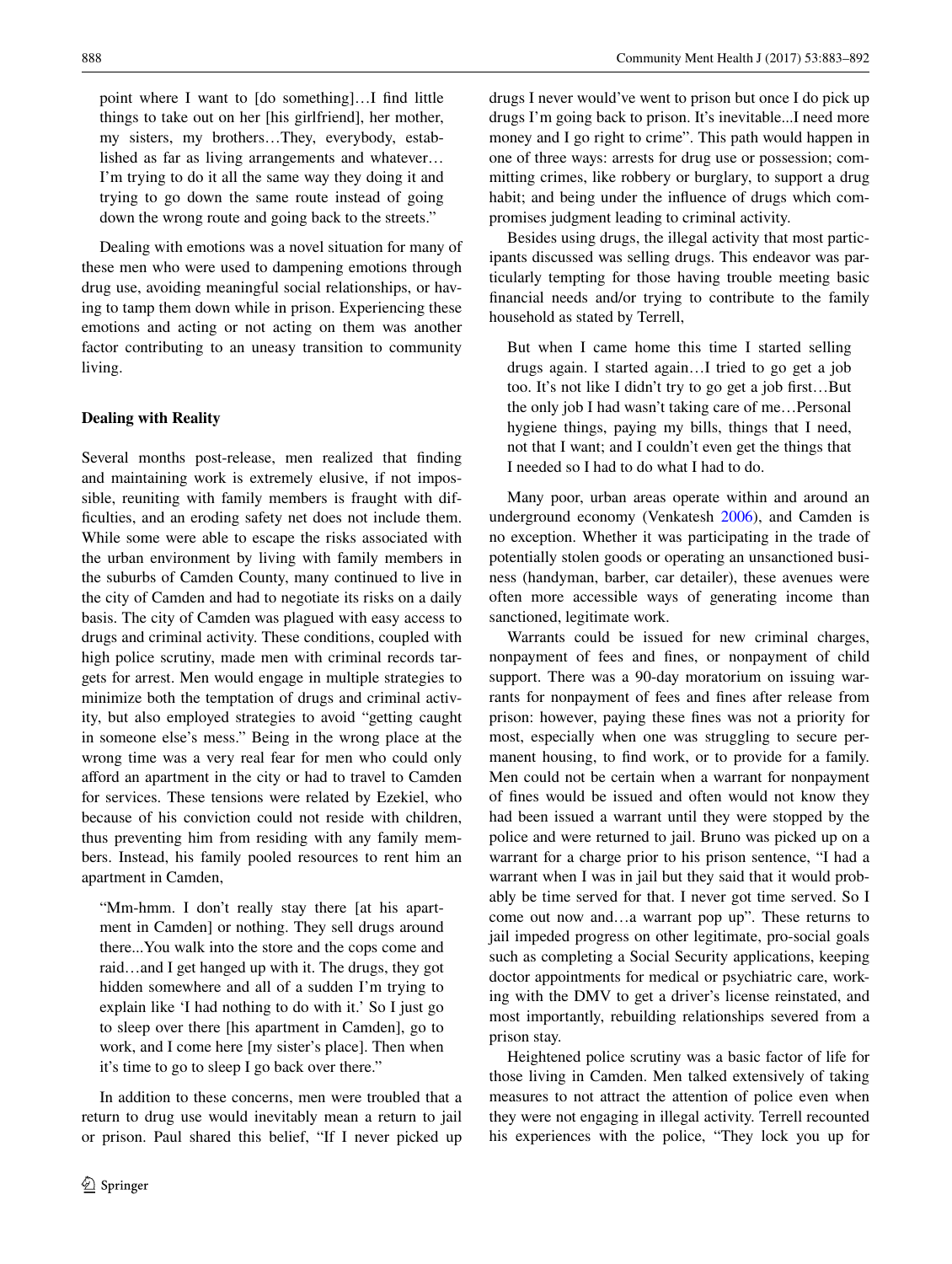every little thing…It's like it's a police state. Like if you ain't a cop and you ain't this and you ain't nothing, you going to jail. It's just that simple". Men felt that they could get stopped for any reason, police would possibly search them, and police would definitely run their name for any outstanding warrants. There was a sense of helplessness that refraining from breaking the law was not enough to stay out of jail as Garland related, "I don't sell the drugs. I was with somebody [who does], and they even told the police that [the drugs] was theirs and they still locked me up". This threat was an additional consideration in the daily internal struggle to stay clean despite environmental and structural conditions pushing individuals towards a return to illegal activity.

#### **Effect on Individual**

Continued entanglement with the criminal justice system seems inevitable for men leaving prison. Even if one refrains from engaging in criminal activity, non-payment of court fees or fines and child support can land one back in jail. This happens against a backdrop of policies and practices making it difficult for men leaving prison to access resources, like stable housing or work, towards a more prosocial life. These circumstances combined with a dangerous and poor environment with many opportunities to re-offend all contribute to a heightened risk towards reoffending.

All of these factors have an effect on men's orientation upon release and initial resolve to change their ways. The lack of resources and difficulty securing stable, safe housing and regular, well-paying work contributed to men being focused primarily on immediate needs which prevented thinking and planning towards a more stable future. Terrell showed this struggle between what he knows he should do and what he felt he needed to do, "I wanna get trained and I wanna get my GED. I wanna go to school but I can't go to school if I ain't got no money. I gotta eat. I gotta pay rent. I gotta pay bills". This focus on immediate needs was related to tensions with families around financial pressures. Men could be a drain on meager household resources and even if families were not directly pressuring individuals for monetary contributions, there was still the feeling they had to contribute. With these pressures, some men considered returning to the previous ways they knew how to make money as Cecil stated,

That's the main thing about this…I can support myself if I want to go back to selling drugs, but I'm not tryin', I don't want to do that. I'm trying hard to stay away from it, but, you know, everyday, day-today obstacles and stuff push you further and further away [from staying away from criminal activity].

These tensions around finances and basic needs that extended many months after individuals' return to the community tested men's resolve, frustration tolerance, and emotional stability. Everyday men had to recommit to changing their ways and maintaining a positive outlook, which was key to keeping them out of prison as Paul revealed, "Yeah, like I have to be positive. Once I get in the negative it's just a downward spiral". This man referred to this downward spiral as "getting a case of the fuck-its" which was echoed by other men also struggling with remaining committed to staying straight. Likewise, Sam related his internal struggle with deciding to return to criminal activity to provide for his family and what impact it would have on him and his family if he was caught,

And say like, 'Fuck it,' you know what I mean? Boom, go back to the streets. And that's what's been killing me the most…knowing that I could be making money on the streets, but I want to keep my freedom. I want to keep my sanity. I want to stay a family.

#### **Production of Risk**

The risk for reincarceration is heightened through policies and practices that impede a smooth transition out of prison and extend punishment into the community. Figure [1](#page-2-0) represents the reincarceration risk production across individual, interpersonal, and environmental domains. In an attempt to provide an inclusive and relevant model, the model includes the individual level factors that have been associated previously with reincarceration along with the interpersonal and environmental factors found in this study (which are in italics). We show both the factors that can contribute to reincarceration and the interplay between these factors and how they work in concert to produce risk toward reoffending. In this model, environmental factors like denial of general assistance benefits due to a drug conviction; issuing of warrants for previous charges or nonpayment of fees, fines, and child support; hiring practices that weed out those with criminal histories; the prevalence of drugs and illegal activity; and criminal justice policies and surveillance practices that make men feel like they are living in a police state contribute to constrain choices for pro-social activities. In addition, these environmental conditions ensure reliance on informal sources of support, which can contribute to increasing interpersonal tensions around contributing financially to households or reigniting longstanding familial conflicts. Finally, many men seemed poorly equipped to emotionally withstand the pressures of their environmental reality and expectations for engaging in pro-social behaviors. These factors combine with individual level factors such as age, substance use, criminal history, and orientation upon release to produce heightened risk for reincarceration.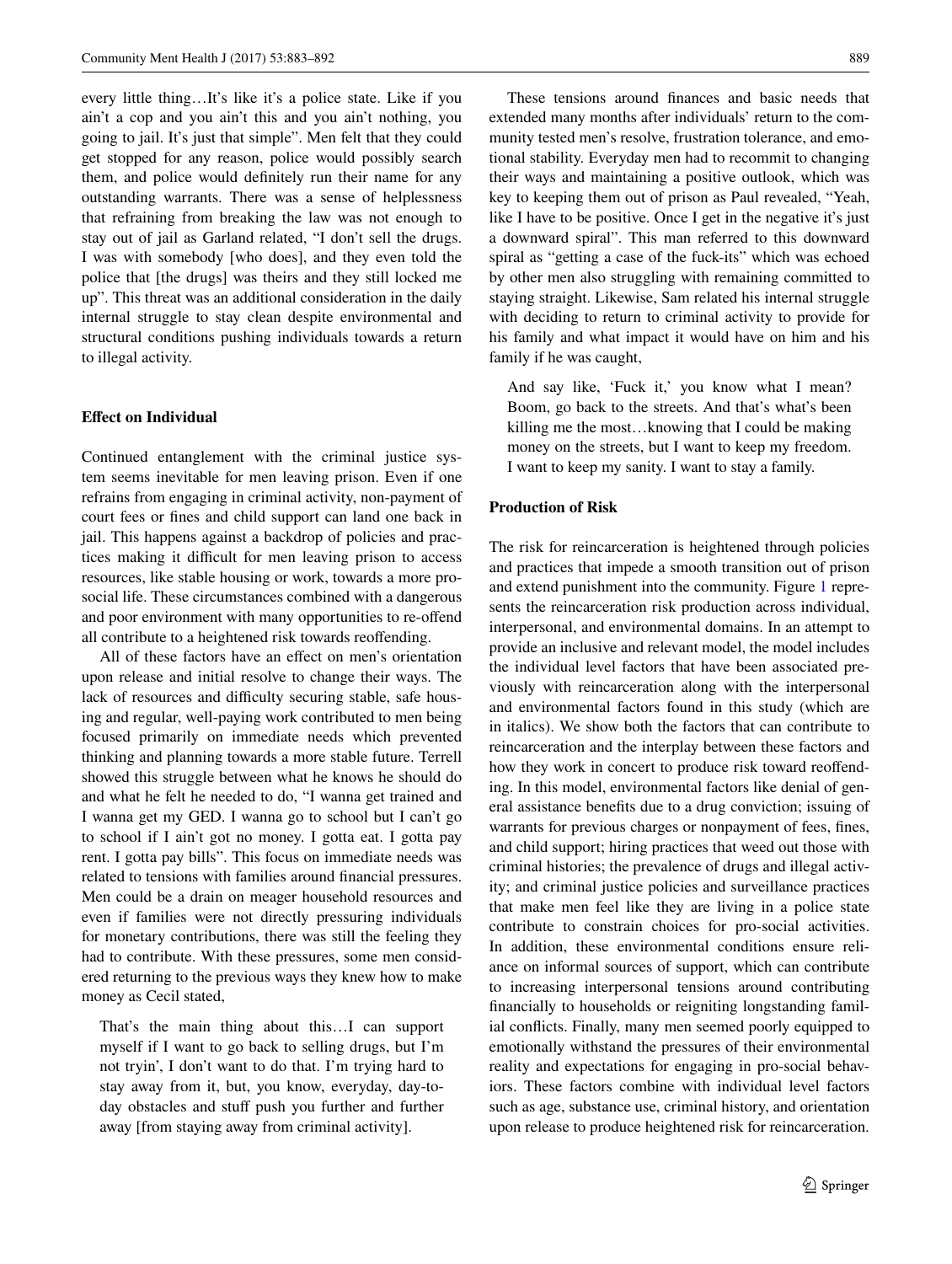These influences make a personal commitment to changing ways a decision that one has to recommit to every single day. The environmental, interpersonal, and individual risk factors produce individual effects that impact some individuals' thinking and action as men prioritized meeting immediate needs rather than long-term goals and planning, like job training or residential treatment for substance use. The tensions around financial needs and external pressures from family to contribute financially to households in this context of restrained opportunities and increased risk contributed to some men "getting a case of the fuck-its", where the attempt for a pro-social life is abandoned and a return to drug use and criminal activity starts a journey back to jail.

Other factors in the environment may be protective in reducing reincarceration risk and these are shown as potential moderators in the model. Men talked about the importance of having someone who believed in them, being able to re-establish pro-social relationships, having a stable and financially profitable job, and accessing mental health treatment as all positive factors in their lives. However, the effects of these factors may be buffered within this risk environment context.

The CTI case managers became increasingly aware of the environmental challenges for men with mental illnesses leaving prison as the study progressed. Initially unaware of the GA restrictions for those with drug convictions, they were surprised by the restriction. Over time, they addressed this barrier by informing men of this limitation prior to release from prison and redoubling efforts to connect men to families who could provide housing and other tangible support. They also spent a considerable amount of time assisting men in searching for employment, as this was the only option for income for some of the men. Given the risks and restraints in the environment, we found that CTI workers relied primarily on emotional support for men leaving prison, especially when resources were limited or difficult to obtain (Angell et al. [2014\)](#page-8-2).

Our model for the production of risk shows the specific factors of this particular environment for men with mental illnesses leaving prison and some of these factors may be specific to this geographic area. Table [1](#page-7-0) shows both specific and general factors of the physical, social, economic, and political types of the risk environment and their influences at the micro and macro environment levels. These examples show the context that needs to be considered in community reentry for persons with mental illnesses leaving prison.

# **Discussion**

This paper shows that individuals quickly encountered obstacles to successful community reintegration through restrictive public policies, discriminating employers, and few resources from which to draw on to build a new life. These structural factors may work in tandem with individual or interpersonal factors to heighten risk as men become thwarted by the obstacles and return to previous criminal ways. These conditions contribute to an "invisible punishment" (Chesney-Lind and Mauer [2003](#page-9-22)) that follows men from prison in to the community. Men leaving prison are oriented to avoiding prison through changing their behavior and avoiding individuals and situations that may lead them back to criminal activity and this orientation has been reflected in other research on reentry (Kenmore & Roldan [2006](#page-9-23)). Much of the research on recidivism has focused on the individual level risk factors and some interpersonal factors that predispose individuals to re-offend (Andrews and Bonta [2006\)](#page-8-3). These factors have shown to be related to reincarceration for this population, but there is little knowledge about how these factors put individuals at risk of reincarceration. Denton and colleagues ([2015\)](#page-9-13) found that entrenchment with the criminal justice system and lack of access to substance use treatment indicated a return to risk behaviors, primarily through substance use and suicidality

<span id="page-7-0"></span>

| <b>Table 1</b> The risk environment<br>for community reentry from<br>prison for those with mental<br>illnesses |           | Micro-environment                                                                             | Macro-environment                                                                                                                                                         |
|----------------------------------------------------------------------------------------------------------------|-----------|-----------------------------------------------------------------------------------------------|---------------------------------------------------------------------------------------------------------------------------------------------------------------------------|
|                                                                                                                | Physical  | Homeless shelters<br>Street corners<br>Day reporting centers                                  | Areas of concentrated poverty<br>Racial and economic segregation                                                                                                          |
|                                                                                                                | Social    | Peer and social norms<br><b>Familial conflicts</b><br>Heightened police surveillance          | Stigma of persons with mental illness and<br>those who have been incarcerated<br>Marginalization of persons with mental ill-<br>ness and those who have been incarcerated |
|                                                                                                                | Economic  | Income generation<br>Cost of living<br>Court fees and fines<br>Employment norms and practices | Deindustrialization and declining tax base<br>Growth of temporary work practices<br>Informal economies                                                                    |
|                                                                                                                | Political | City shelter regulations<br>General assistance regulations<br>Funding for treatment services  | Federal housing policies<br>Federal entitlement policies<br>Laws governing possession and use of drugs                                                                    |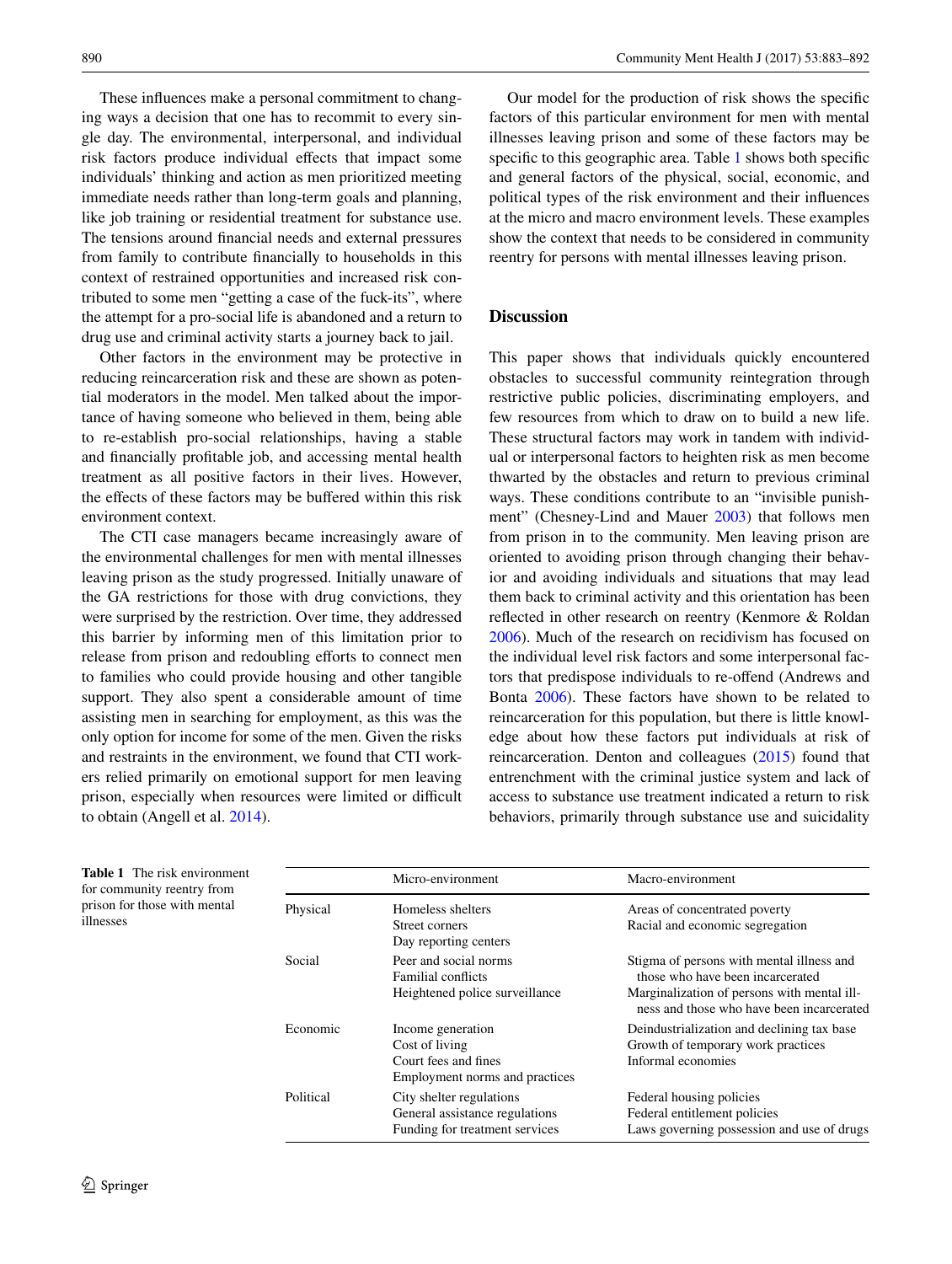among men leaving prison. With the implementation of the Affordable Care Act, a drug conviction no longer excludes individuals from obtaining Medicaid in New Jersey, which improves access to mental health and substance abuse treatment (Drug Policy Alliance [2014](#page-9-24)). This is a change in right direction, as individuals' criminal status will no long trump their patient status.

External factors have the potential for risk for reincarceration for this population. It is important to note that these environmental factors are outside individuals' control and work to increase the risk for reincarceration even for those wanting to leave life of crime behind. Similarly, in an analysis of over 1000 formerly incarcerated individuals with mental health problems, Hartwell and colleagues ([2016\)](#page-9-11) found race and criminal history to be risk factors for rearrest within two years of release. While race is endogenous to an individual, in our society it operates on a structural level as exemplified by racial disparities in the criminal justice system, concentrated poverty in certain neighborhoods, and employment discrimination for men of color, especially those with criminal justice histories. These factors are encapsulated formally, as policies, and informally, as practices, and are evidenced in the problems with housing, work, and heightened police surveillance that men encountered upon their release from prison. While these environmental factors seem challenging to address through interventions, there are structural interventions in HIV treatment and prevention (Adimora and Auerbach [2010](#page-8-4)) and homelessness (Padgett et al. [2006\)](#page-9-25) that have improved outcomes and decreased health disparities. In comparing experiences of parolees in a housing program with a comparison group not in a housing program, Pleggenkuhle et al. [\(2015](#page-9-26)) found that housing contributed to feelings of stability, a sense of agency, and a commitment to change, showing a potential link between structural interventions and community tenure for those recently released from prison. We may need just such a shift in perspective within mental health and criminal justice services research to impact reincarceration within this population.

This study has some limitations, including small sample size, limited to Camden County, and is limited to individuals who agreed to participate in the randomized control trial. While some of the policies and practices uncovered in this study may be unique to Camden County, we expect similar policies and practices exist in communities throughout the United States. Men who participated in the study may have been inclined to portray themselves in a favorable light, especially around changing their ways. While we relied primarily on narrative data, triangulation of data and extended contact with some of the participants (through repeated interviews) addresses some, but not all, of the problems with self-reported data. We also recognize that the process of "making good" (Maruna [2001\)](#page-9-27) may be important as a part of desistance from criminal activity. Additionally, while we attained the goal of understanding the production of risk for reincarceration for men leaving prison, these findings have yet to be linked to recidivism for individuals through quantitative analysis. However, our model for the production of risk across individual, interpersonal, and environmental domains is a potentially useful framework for future studies examining these risk factors. This approach can identify structural interventions at the individual, organizational, and environmental levels (Blankenship et al. [2000](#page-9-28)) and can include things like community mobilization and economic or educational interventions (Blankenship et al. [2006\)](#page-9-29). Furthermore, identifying factors unique to specific locations or social contexts makes structural interventions more effective (Adimora and Auerbach [2010](#page-8-4)). This approach often requires changes in laws, policies, or social processes, which requires collaboration between many groups, but has the potential to have far greater reach than individual level interventions (Blankenship et al. [2006](#page-9-29)). This study provides a first step in identifying environmental impediments to successful community reentry, more research is needed to make the direct link to reincarceration and identifying and implementing possible structural interventions to improve community tenure upon release from prison.

While many of these risk factors have been well documented among the general incarcerated population (Chesney-Lind and Mauer [2003](#page-9-22)), there has been little documentation of these factors also extending to the population of persons with mental illnesses. The failure to recognize and address these risk factors may contribute to the ineffectiveness of interventions for this population. Understanding how these policies contribute to increased risk of reincarceration for individuals leaving jail or prison will identify policies that need to be changed or augmented as they prohibit successful community reintegration.

**Acknowledgements** This work was supported by the National Institute of Mental Health (R01-MH076068) and (1F31MH093977-01A1).

#### **References**

- <span id="page-8-4"></span>Adimora, A. A., & Auerbach, J. D. (2010). Structural interventions for HIV prevention in the United States. *Journal of Acquired Immune Deficiency Syndrome, 55*, S132–S135. doi[:10.1097/](http://dx.doi.org/10.1097/QAI.0b013e181fbcb38) [QAI.0b013e181fbcb38.](http://dx.doi.org/10.1097/QAI.0b013e181fbcb38)
- <span id="page-8-0"></span>Andrews, D. A., & Bonta, J. (1994). The psychology of criminal conduct. Cincinnati, OH: Anderson.
- <span id="page-8-3"></span>Andrews, D.A., & Bonta, J. (2006). *The psychology of criminal conduct* (4th Ed.). Newark, NJ: LexisNexiss/Matthew Bender.
- <span id="page-8-1"></span>Andrews, D. A., & Bonta, J. (2010). The psychology of criminal conduct (5th ed.). New Providence, NJ: LexisNexis Matthew Bender.
- <span id="page-8-2"></span>Angell, B., Matthews, E. B., Barrenger, S., Watson, A. C., & Draine, J. (2014). Engagement processes in model programs for